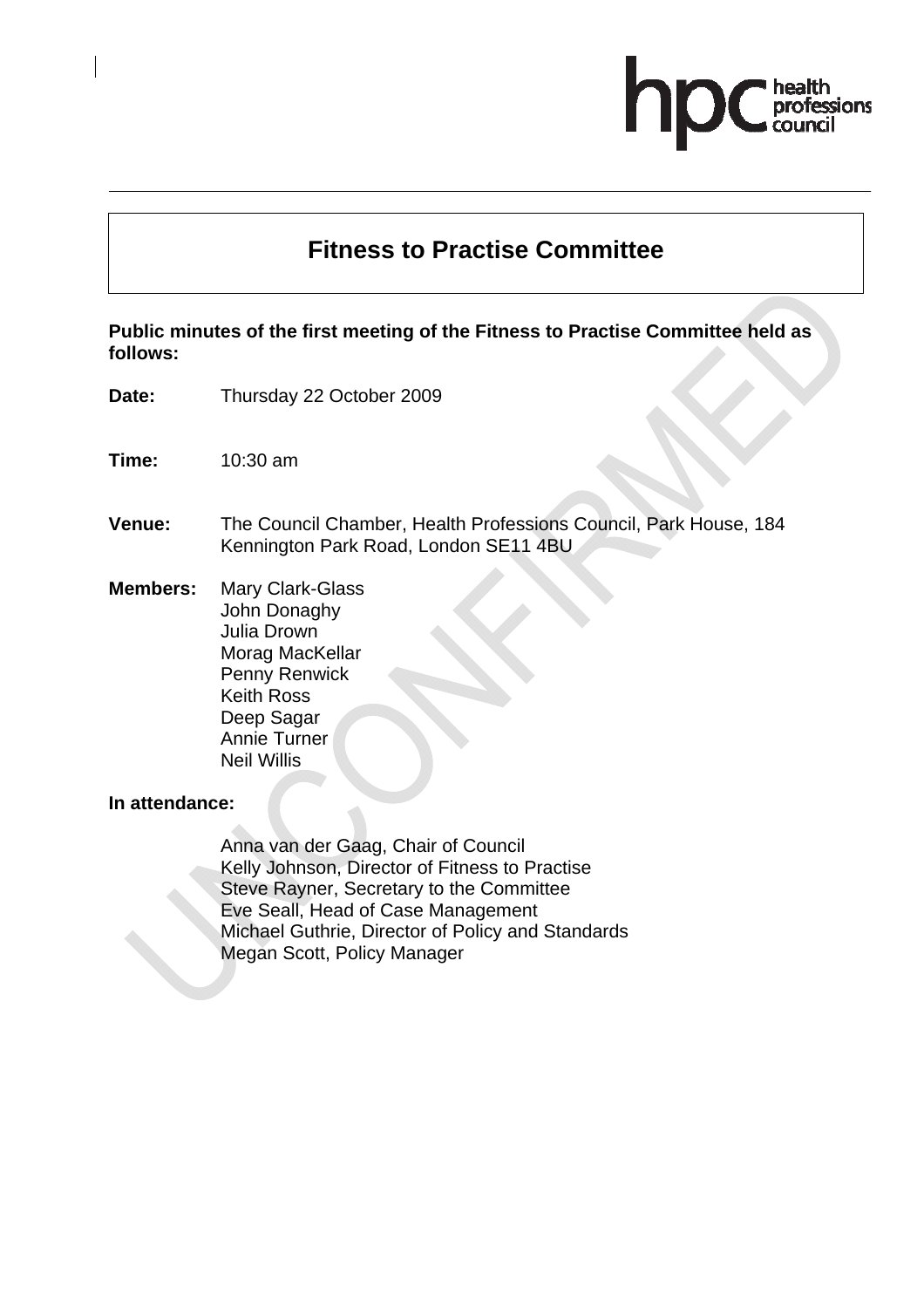# **Item 1.09/01 Nomination and election of Chair**

- 1.1 At its meeting of 26 March 2009 the Council agreed to establish a single Fitness to Practise Committee to monitor the work of the fitness to practise function
- 1.2 The standing orders and terms of reference for the Committee were agreed by the Council on 20 May 2009 as part of the code of corporate governance (available on the Council section of the website).
- 1.3 In accordance with its standing orders the Committee was asked to elect a Chair to preside over the remainder of the meeting; and to recommend to the Council as Chair of the Committee to serve for a period of two years.
- 1.4 A nomination was received for Keith Ross, which was seconded. No other nominations were received. Keith Ross was duly elected to serve as Chair.
- **ACTION: Secretary to the Committee** to submit the nomination of Keith Ross to the Council at its meeting of 10 December 2009.

# **Item 2.09/02 Apologies for absence**

2.1 Apologies were received from Malcolm Cross.

# **Item 3.09/03 Approval of agenda**

3.1 The Committee approved the agenda.

# **Item 4.09/04 Declaration of members' interests**

4.1 The Committee declared no private interests.

# **Item 5.09/05 Terms of reference and standing orders of the Committee**

- 5.1 The Committee received a paper to note from the Executive presenting the standing orders of the Committee. The standing orders were presented to the Committee on a yearly basis. As this was the first meeting of the Committee the terms of reference were also provided for information.
- 5.2 The Committee noted the terms of reference and the standing orders.

| Date       | Ver.           | Dept/Cmte  | Doc Type | Title                                  | <b>Status</b> | Int. Aud.     |
|------------|----------------|------------|----------|----------------------------------------|---------------|---------------|
| 2009-09-10 | $\overline{a}$ | $=$ $\Box$ | AGD      | Education and Training Committee Draft |               | <b>Public</b> |
|            |                |            |          | agenda 22 September 2009               | DD: None      | RD: None      |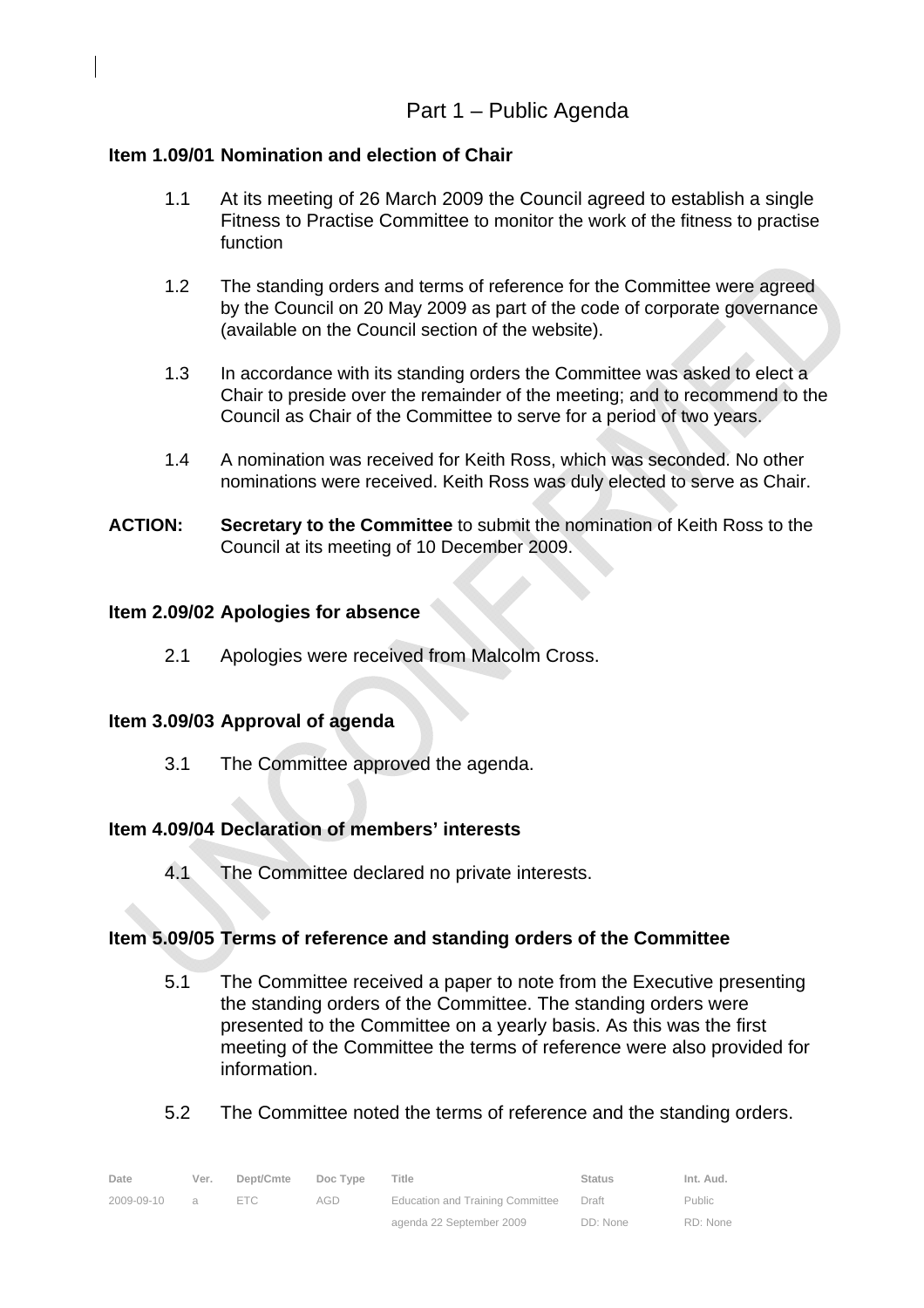# **Item 6.09/06 Director of Fitness to Practise report**

- 6.1 The Committee received a paper from the Executive summarising the activities of the Fitness to Practise Department between April and September 2009 and providing statistics on the fitness to practise process. The Director of Fitness to Practise would present a summary of the activities of the Department to each meeting of the Committee.
- 6.3 The Committee was invited to discuss the report, and to consider the type of information it required from the Executive in order to deliver its terms of reference.

# **Discussion of the report**

# High Court appeals

- 6.4.1 The Committee noted that the judgement in the Court of Appeal case had been handed down on 21 October 2009 and the appeal had been quashed
- 6.4.2 The Committee noted that it was HPC policy to recover costs following all successfully defended High Court Appeals.
- 6.4.3 The Committee noted that HPC had also recovered 88% of its costs from a recent CHRE referral
- 6.4.4 The Committee noted that the Executive would bring a report on the outcomes of High Court cases to the February meeting of the Committee.

# Audit

- 6.5.1 The Committee noted that the in accordance with the audit schedule agreed by the Audit Committee, PKF (HPC's internal auditors) were currently auditing aspects of the departments workload.
- 6.5.2 The Committee noted that the Council for Healthcare Regulatory Excellence (CHRE) were about to start an audit of the initial stages of HPC's fitness to practise processes. This audit was the last in a series of audits undertaken by CHRE into the fitness practise processes of all health regulators.

# Conviction cases

6.6.1 The Committee noted that cases in which a registrant became subject to fitness to practise proceedings as a result of a criminal conviction were not always reflected in allegation rates. This was because a proportion of

| Date       | Ver.           | Dept/Cmte  | Doc Type | Title                            | Status   | Int. Aud.     |
|------------|----------------|------------|----------|----------------------------------|----------|---------------|
| 2009-09-10 | $\overline{a}$ | $=$ $\Box$ | AGD      | Education and Training Committee | Draft    | <b>Public</b> |
|            |                |            |          | agenda 22 September 2009         | DD: None | RD: None      |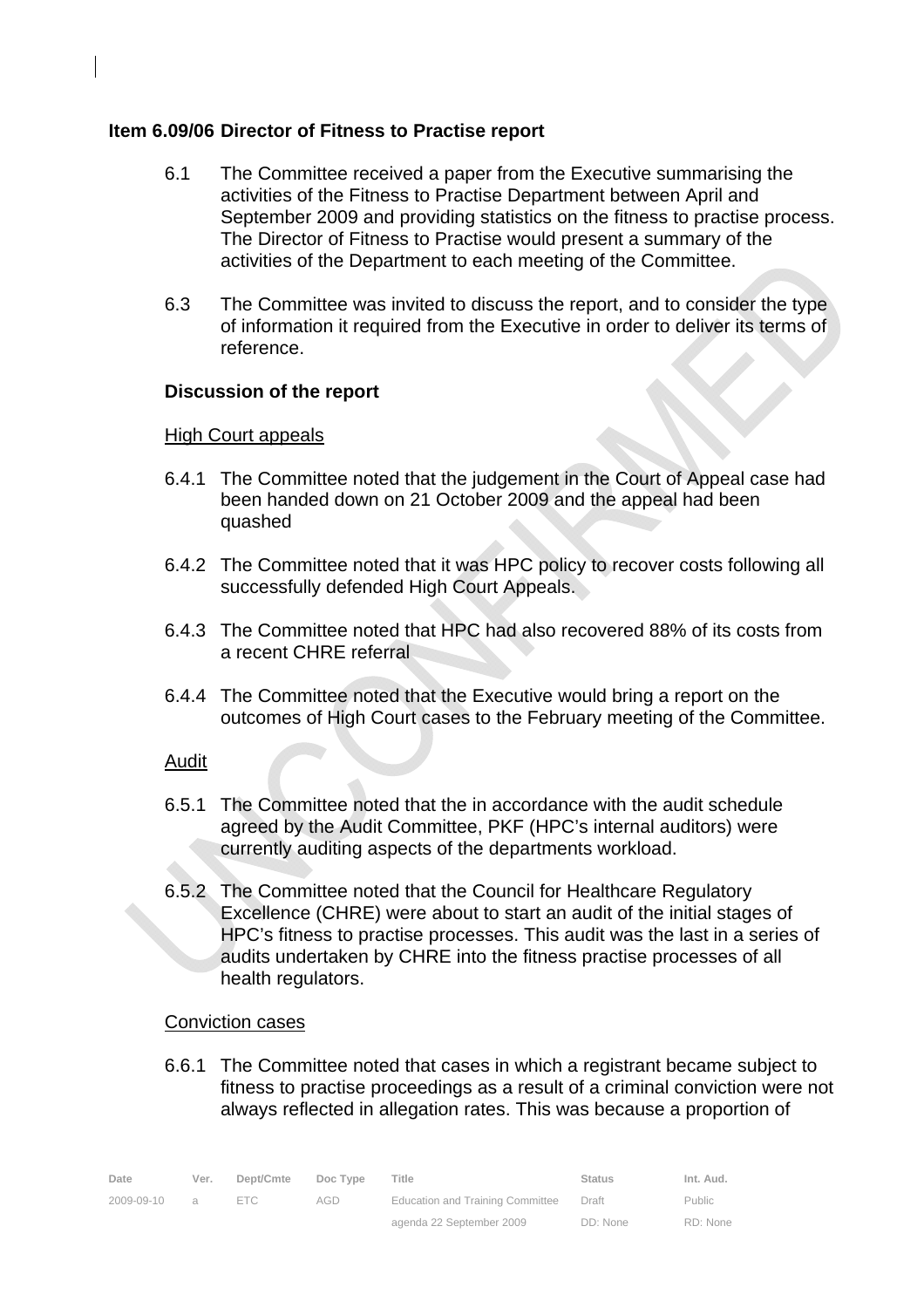notifications in these cases came from other sources, including from employers and the registrants themselves.

- 6.6.2 The Committee noted that, as it may take criminal convictions some time to be concluded before they could be dealt with through the fitness to practise processes, conviction cases were likely to have an impact on length of time to final hearing rates.
- **ACTION: Director of Fitness to Practise** provide more detailed analysis about why cases take the length of time they do to consider and conclude to a future meeting of the committee.

#### **Allegations**

6.7 The Committee noted that the increase in allegations in July was largely due to the transfer of cases from the British Psychological Society and Association of Educational Psychologists.

#### **Key information to deliver terms of reference**

- 6.8 The Committee noted that the afternoon workshop on the fitness to practise process would be useful in determining key indicators of performance. The conclusions of the afternoon workshop would be used by the Executive to develop future management reports.
- 6.9 The Committee noted that the key operational drivers for the Executive were:
	- the number of cases a case manager could manage at any one time
	- the total number of allegations
	- the case to answer rate; and
	- the length of time taken for a hearing to conclude
- 6.10 The Committee noted that in order to remain transparent, the rationale for any change to data contained within director reports should be made public.
- 6.11 The Committee agreed that the range of data should not be changed immediately, but that it would be useful for a summary of the information with key headline figures to be provided in a covering paper.

#### **ACTION: Director of Fitness to Practise** to provide a summary of key operational drivers as part of the next report to the committee.

| Date       | Ver.     | Dept/Cmte | Doc Type | Title                                   | <b>Status</b> | Int. Aud.     |
|------------|----------|-----------|----------|-----------------------------------------|---------------|---------------|
| 2009-09-10 | $\Omega$ | FTC.      | AGD.     | <b>Education and Training Committee</b> | Draft         | <b>Public</b> |
|            |          |           |          | agenda 22 September 2009                | DD: None      | RD: None      |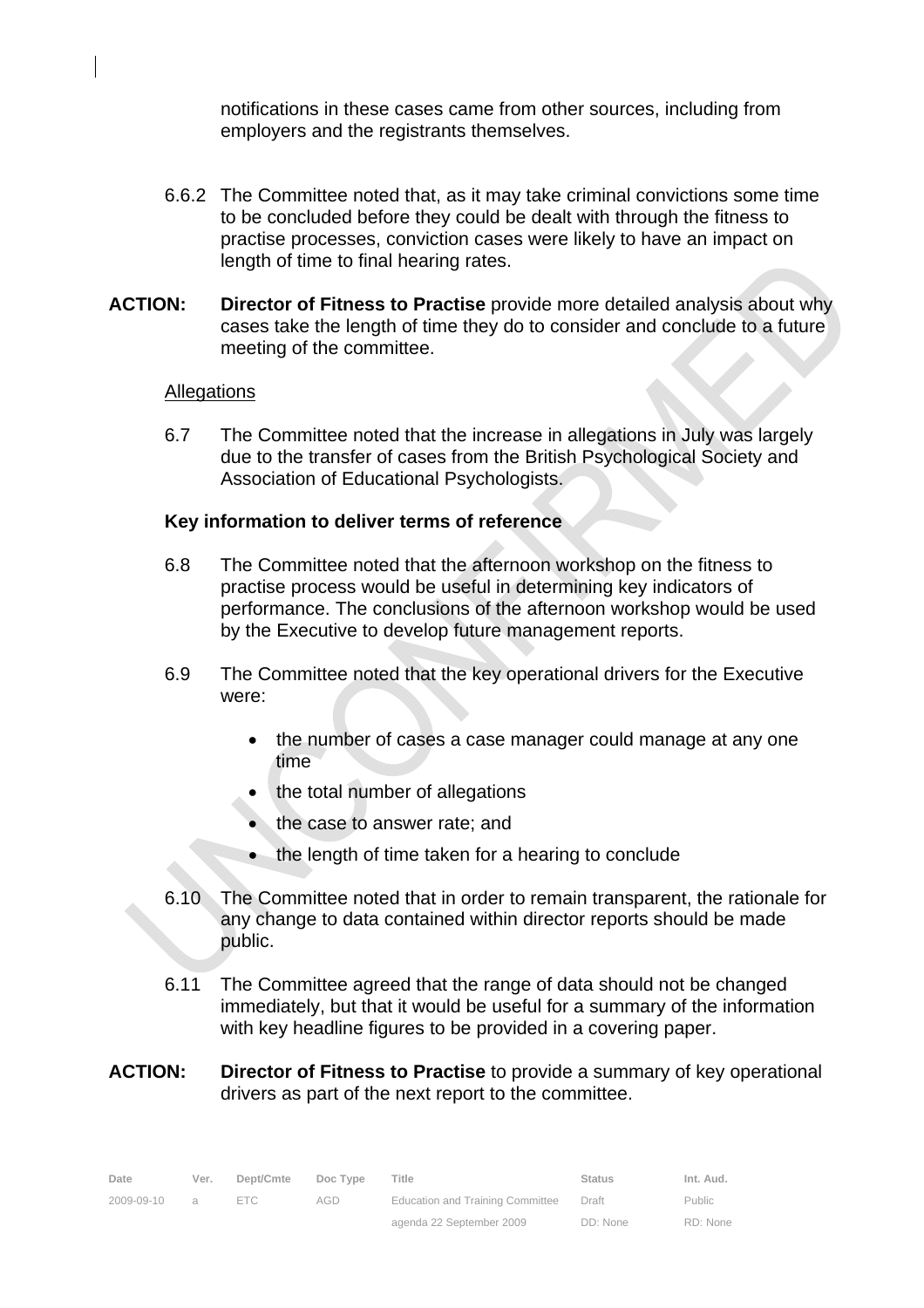# **Item 7.09/07 Fitness to Practise Department workplan 2009-2010**

- 7.1 The Committee received a paper to note introducing the workplan which had been approved in February by the three Practice Committees. The workplan was provided for information to give members the opportunity to discuss ongoing and future work.
- 7.2 The Committee noted the workplan, and that the following areas of work would be brought to the February meeting:
	- Ipsos-MORI research into the expectations of complainants
	- Sifting tools
	- PKF internal audit report)
- 7.3 The Committee noted that the department was on target with the workplan.

#### **Item 8.09/08 Consumer complaints**

- 8.1 The Committee received a paper from the Executive outlining research undertaken in anticipation of the increase in consumer complaints that is likely to result from the uptake of hearing aid dispensers to the register.
- 8.2 The Committee were asked to discuss the report and to make a recommendation as to whether HPC's current complaints procedure was sufficient to deal with the development in the nature of complaints.
- 8.3 The Committee noted that consumer complaints were already received relating to registrants in private practice.
- 8.4 The Committee noted that the development of an in-house Consumer Complaints system would have significant resource implications.
- 8.5 The Committee noted that resources should be committed to developing mechanisms to direct complainants to the appropriate places, such as Consumer Direct, the Government's consumer complaint gateway.
- 8.6 The Committee noted that it would be important to understand more about the NHS complaints process and how it relates to, and interacts with, the consumer complaints environment.
- 8.7 The Committee agreed to recommend that: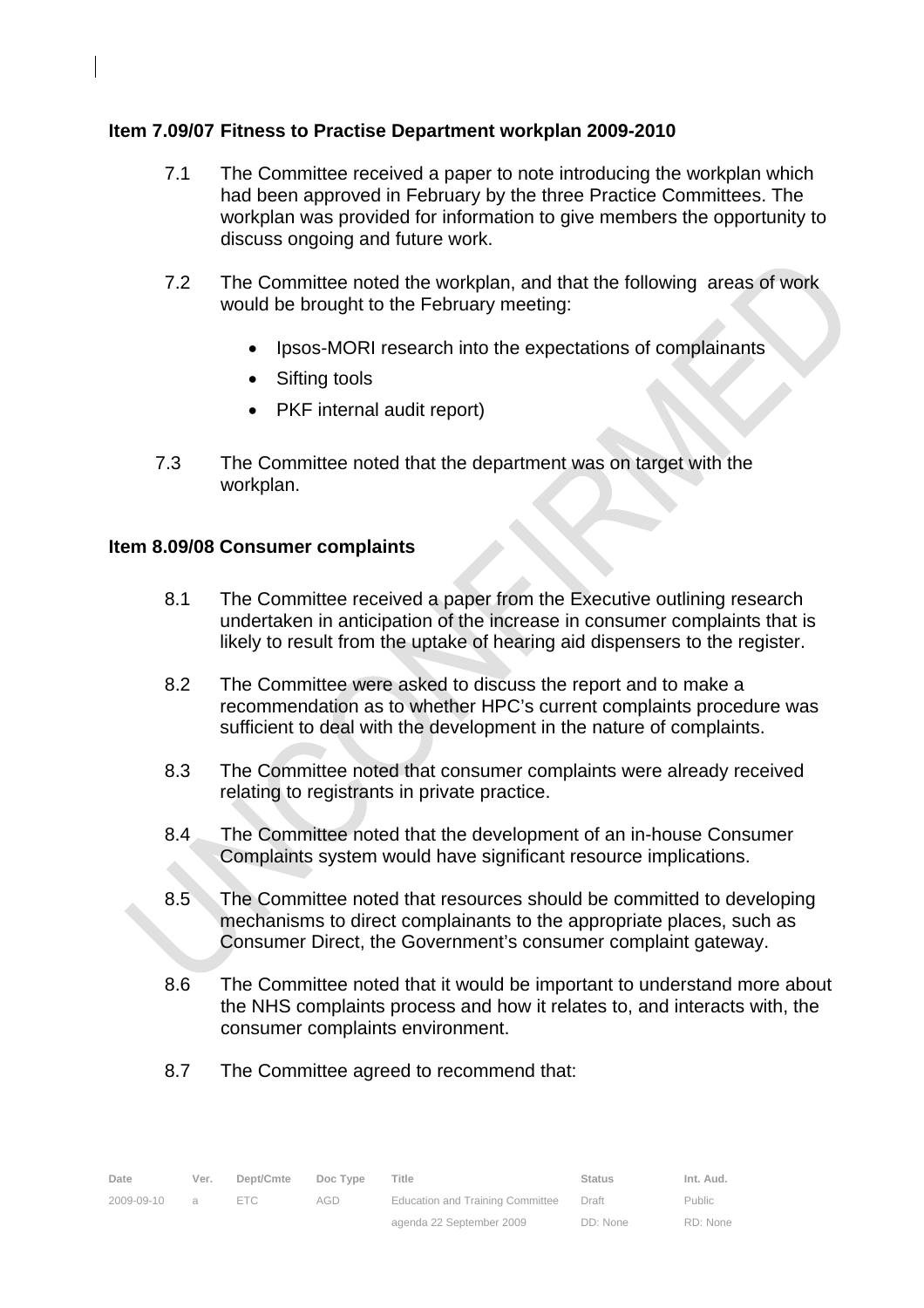- HPC should not set up an independent consumer complaints procedure;
- work should be done to develop mechanisms to direct complainants to the appropriate places without losing potential fitness to practise cases.

# **ACTION: Megan Scott** to provide an update to the February meeting

#### **Item 09.09/09 Case management system research project**

- 9.1 The Committee received a paper to note from the Executive providing the work that had been undertaken in the development of HPC's case management systems.
- 9.2 The Committee noted that the it was anticipated that the build of the system would start the spring of 2010, but that this was subject to the wider HPC project prioritisation exercise due to take place in November 2009.
- **Action: Director of Fitness to Practise** to arrange for an update on the project to be presented to the February meeting.

#### **Item 10.09/10 Fitness to Practise Department service standards**

- 10.1 The Committee received a paper from the Executive to note setting outthe service standards in place within the Fitness to Practise Department.
- 10.2 The Committee noted that various contingencies were in place for dealing with the postal strike, including the use of couriers, special delivery post, and emails where appropriate.
- 10.3 The Committee noted that it may be more efficient for the planning and monitoring process to move away from percentage based targets to reflect performance against service standards.
- 10.4 The Committee noted that it would be useful to receive an explanation of the figures as part of any paper including service standards.
- **ACTION: Director of Fitness to Practise** to provide management commentary to future service standards reports to the committee.

#### **Item 11/09.11 Any other business**